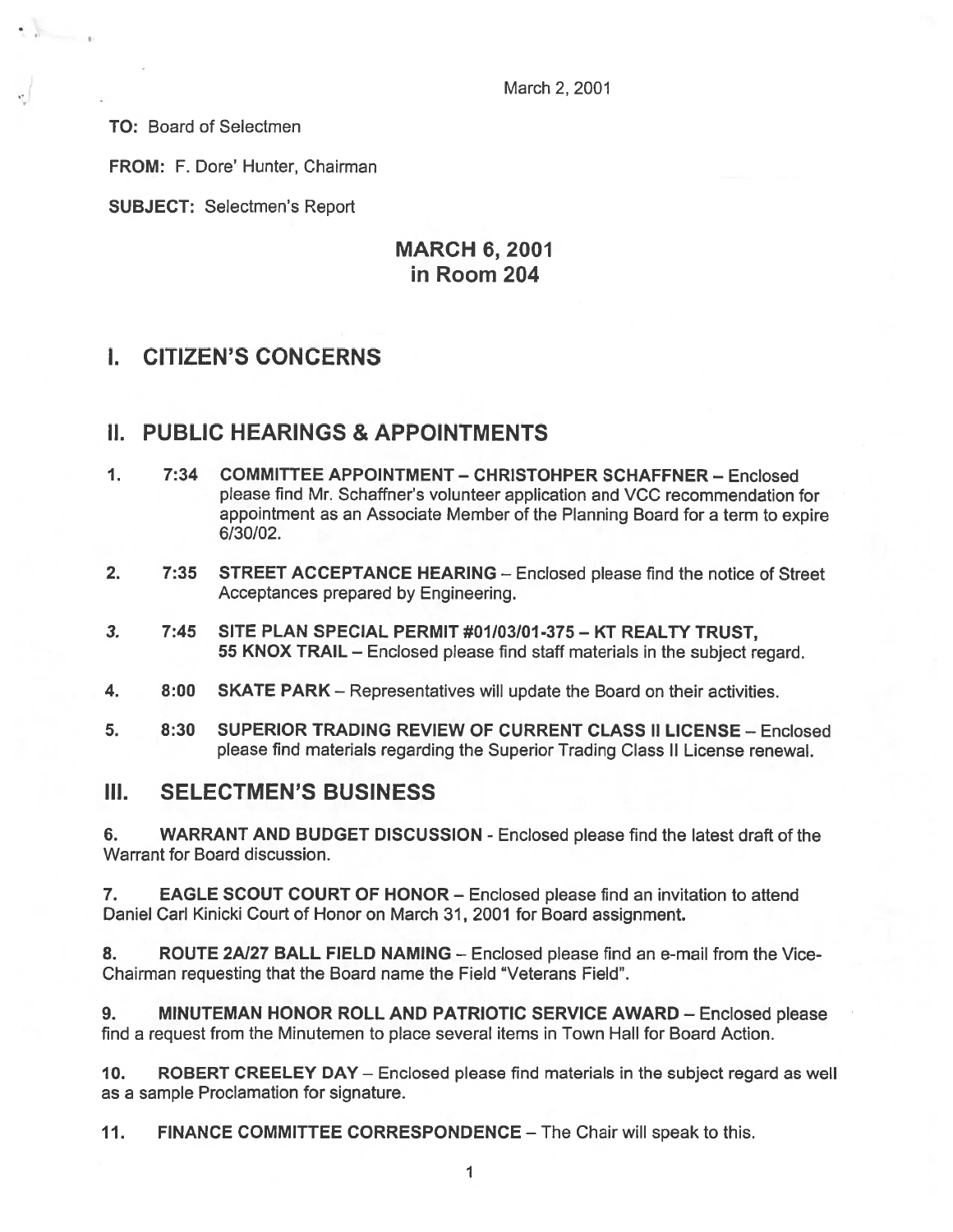12. INSURANCE TRUST – The Chairman will address the Board.

13. ROUTE 2 CAC REPORT - Chairman will update the Board, also please find sketches of options for the project.

### 14. PUBLIC SAFETY BUILDING DISCUSSION

15. HDC BYLAW STUDY COMMITTEE — Enclosed <sup>p</sup>lease find the nominees to the committee that were submitted by the Historic District Commission.

### 16. OTHER BUSINESS

## IV CONSENT AGENDA

17. ACCEPT MINUTES — Enclosed <sup>p</sup>lease find the Minutes of the February <sup>6</sup> and 13, <sup>2001</sup> for Board action.

18. SEWER ORDER OF CONSTRUCTION — Enclosed <sup>p</sup>lease find an Order of Construction for various parcels for Board action..

19. RED CROSS PROCLAMATION — Enclosed <sup>p</sup>lease find the annual reques<sup>t</sup> from Red Cross naming March as Red Cross Month.

# V. TOWN MANAGER'S REPORT

### VI EXECUTIVE SESSION

### ADDITIONAL INFORMATION

Enclosed <sup>p</sup>lease find additional correspondence that is strictly informational and requires no Board action.

### FUTURE AGENDAS

To facilitate scheduling for interested parties, the following items are scheduled for discussion on future agendas. This IS NOT <sup>a</sup> complete Agenda.

March 20, 2001 April 2, <sup>2001</sup> Annual Town Meeting pre-meetings

#### GOALS 2000-2001

- 1. To obtain facilities <sup>p</sup>lan and bring to Fall Town Meeting. (Dore')
- 2. Determine future of Vallencourt House <sup>17</sup> Woodbury Lane. (Herman)
- 3. Revisit the <sup>2020</sup> process and review make-up and consider expan<sup>d</sup> or reduce the membership. (Peter)
- 4. Provide looking at salary levels in the organization, include liaison with Personnel Board (Trey /Peter)
- 5. Review Board of Health duties to expan<sup>d</sup> its role so it becomes <sup>a</sup> more visible department. (Pam)
- 6. Formulate charge and suggested membership list for a "Long Range Planning Committee" (Ashton):

### FY 2000 GOALS carried forward

7. Develop <sup>a</sup> comprehensive Beaver Nuisance policy (Pam)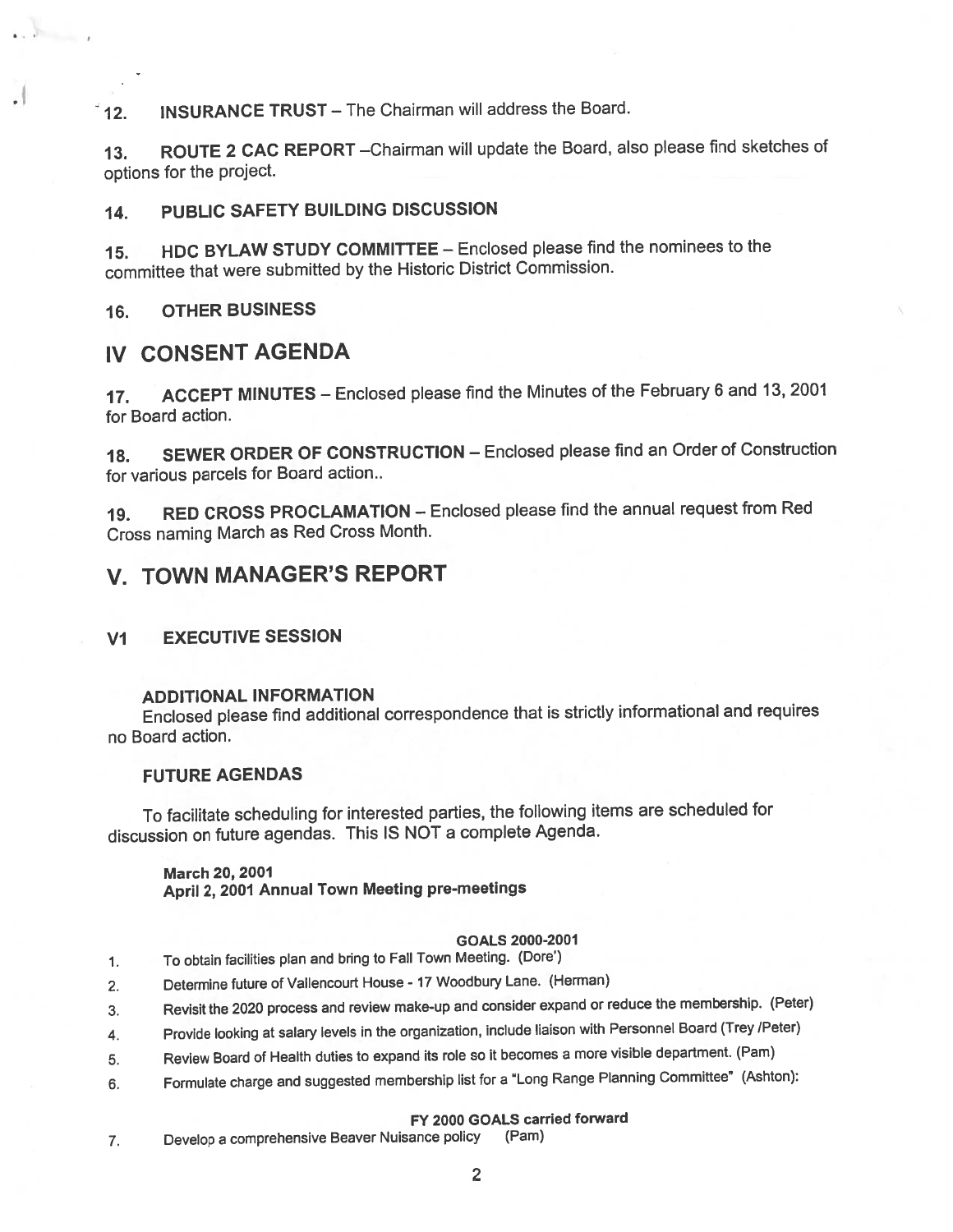

Present: F. Dore' Hunter, Peter Ashton, Herman Kabakoff, Town Manager and Assistant were present Ms. Harting-Barrat and Mr. Shupert were absent. The Meeting was televised.

# CITIZEN'S CONCERNS

None Expresse<sup>d</sup>

DRAFT

T

### PUBLIC HEARINGS & APPOINTMENTS

# COMMITTEE APPOINTMENT TO PLANNING BOARD

Mr. Schaffner will be rescheduled.

# STREET ACCEPTANCE HEARING

HERMAN KABAKOFF — Moved to accept the Streets as laid out. PETER HERMAN TO LOCANIMOUS VOTE

#### SITE PLAN SPECIAL PERMIT — <sup>01103101</sup> -375— KT REALTY TRUST <sup>55</sup> KNOX TRAIL

This hearing was continued to 3/20/01 at 7:34 p.m. due to <sup>a</sup> lack of <sup>a</sup> super

majority.

## SKATE PARK

The T.J. O'Grady group presented a financial oversight. They have raised<br>a financial oversight. They belectmen to \$36,500 and plan to raise an additional \$13,500 and have asked the Selectmen to \$36,500 and plan to raise an additional strotcollar undetermined.<br>support a tax subsidy of \$80,000. The location is still undetermined.

# SUPERIOR TRADING COMPANY - CLASS II LICENSE

Mr. Wagner stated that he did not understan<sup>d</sup> unregistere<sup>d</sup> vehicle issue Mr. Wagner stated that he did not understand difference.<br>because of a "General License". Dore' notes this issue is not a zoning issue. Mr.<br>Chate law for dealers requires cars to be repaired and that is Wagner said that the State law for dealers requires cars to be repaired and that is what

he does.<br>Dore' asked how many cars on average, does he have available? Mr. Wagner<br>Wagner replied 6. Dore' than asked why he is using Great Road site? Mr. Wagner Dore' asked how many cars on average, does he have available for sale. Mr. explained that more cars are owned but not at the Main Street site (they are in repair).

<sub>gd that more care.</sub><br>Dore' states this is a legal issue and the Board needs to get Town Counsel's

input

Dote' said that never should he have more than <sup>6</sup> cars at Main Street. More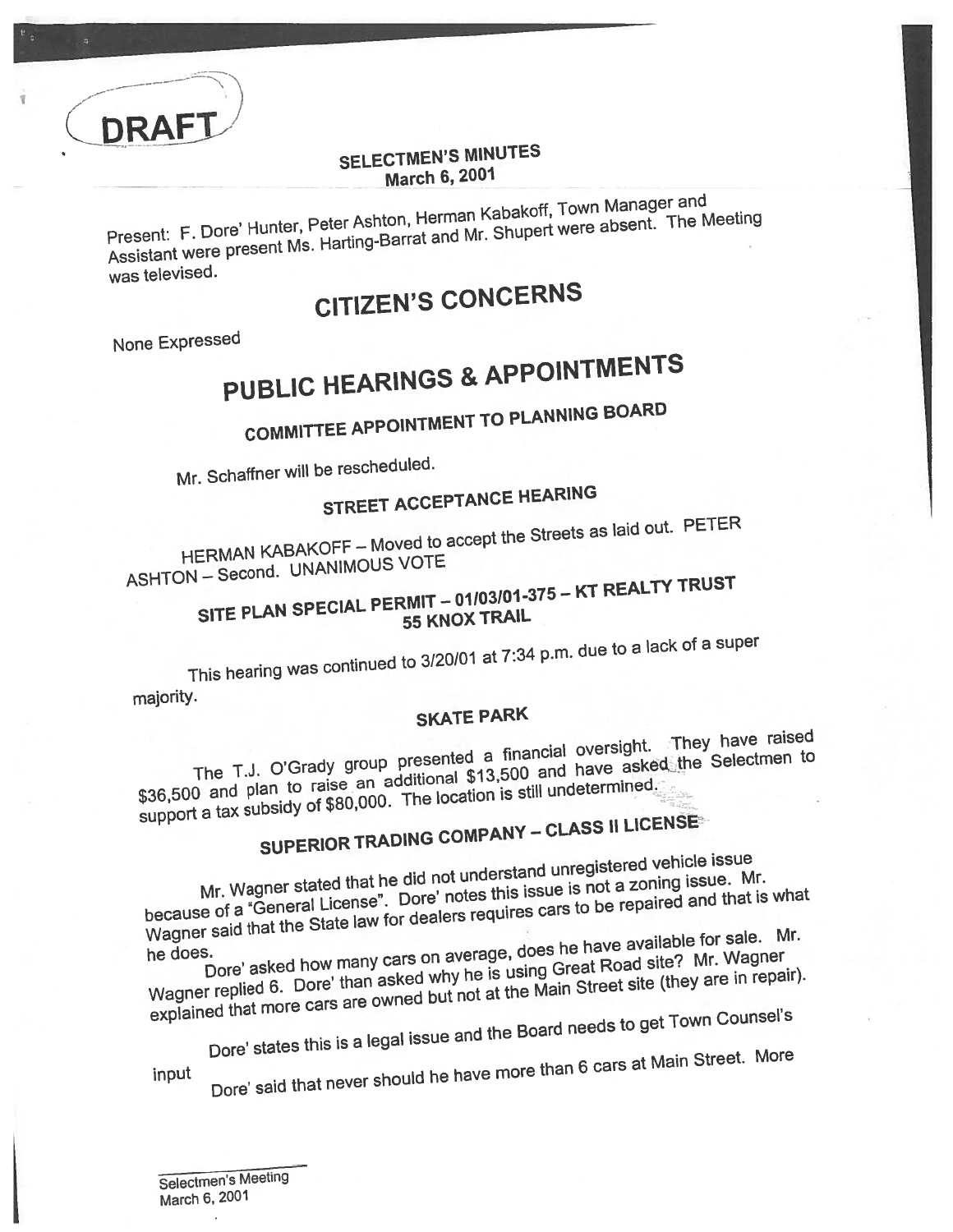# DRAFT

 $\mathcal{O}_{\mathcal{P}^{\text{univ}}(\mathcal{A})}$ 

PETER ASHTON — Moved to extend the license for <sup>a</sup> period ending at the end of April. HERMAN KABAKOFF — Second. UNANIMOUS VOTE

### SELECTMEN'S BUSINESS

#### WARRANT DISCUSSION

The Board wishes to readdress the number of Police Officers.

PETER ASHTON — Moves to recommend the Public Safety Article — DORE' HUNTER — Second. UNANIMOUS VOTE.

HERMAN KABAKOFF — Moves to recommend the EAVP. PETER ASHTON — Second. UNANIMOUS VOTE

DORE' HUNTER — Moves to recommend deferral the Kelley's Cornet Planning article because of an issue with takings. PETER ASHTON — Second. UNANIMOUS VOTE. Staff was asked to invite Planning in to the next meeting.

HERMAN KABAKOFF — Moved to delete the Split Tax Rate Article. PETER ASHTON — Second. UNANIMOUS VOTE.

DORE' HUNTER — Moves to defer the Schools Capital Articles. PETER ASHTON — Second. UNANIMOUS VOTE.

PETE ASHTON — Moves to recommend the resolution for Towne Building Reuse. HERMAN KABAKOFF - Second. UNANIMOUS VOTE.

DORE' HUNTER — Moved to defer the Amendment of Wetland Protection Bylaw. HERMAN KABAKOFF — Second. UNANIMOUS VOTE. It was noted that we need to have financial analysis or sample from records of existing use vs. grandfather rights.

PETER ASHTON — Moved to Recommend the Disposal of Town Land article. DORE' HUNTER — Second. UNANIMOUS VOTE.

PETER ASHTON — Moved to Defer recommendation on the amendment of Town Bylaws for Workplace Smoking. HERMAN KABAKOFF — Second. UNANIMOUS VOTE.

ARTICLE — Amend Town Bylaws — 2/3 Vote Counts by Moderator. The Board wants this as <sup>a</sup> consent article.

Eagle Scout Court of Honor — Trey will represen<sup>t</sup> the Board.

Rt. 27/2A Ball field naming — HERMAN KABAKOFF — Moves to name the field Veteran's Field. PETER ASHTON — Second. UNANIMOUS VOTE.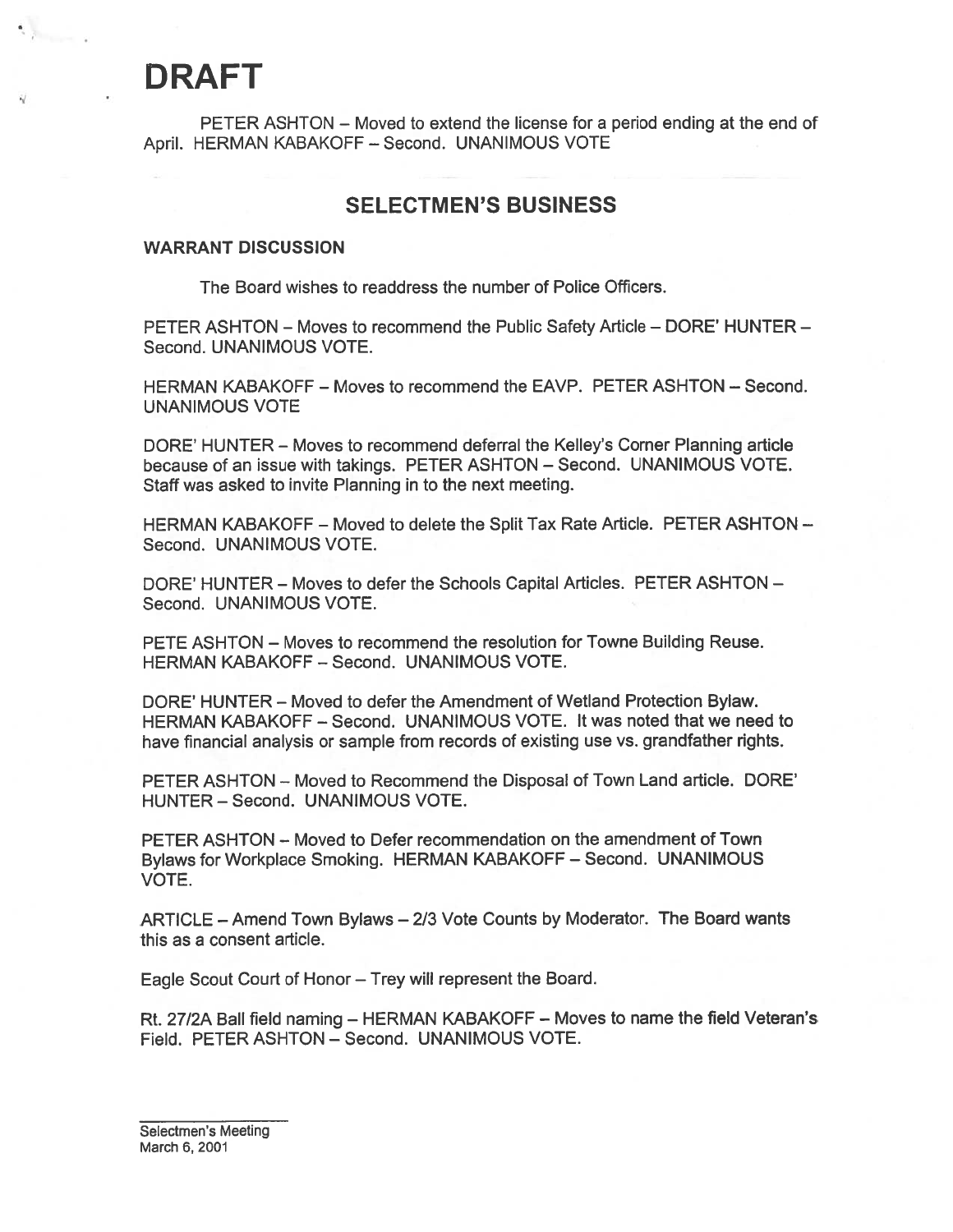# DRAFT

 $\langle \cdot \rangle$ 

MinuteMan Roll and Patriotic Service Award — The Board gave staff direction to have it displayed at Town Hall.

Robert Creeley Day - PETER ASHTON - Moved to declare 4/11/0I as Robert Creeley Day in Acton. HERMAN KABAKOFF — Second. UNANIMOUS VOTE.

Finance Committee Correspondence — The Board discussed the timing of Audits and Don updated the Board on his opinion. He noted the loss of super user, new staff hired does not have <sup>a</sup> history and they have <sup>a</sup> Pentimation learning curve. The Audit is scheduled for mid to late April. Herman states he believes that Fincom is concerned.

Insurance Trust — A meeting has been scheduled for Wednesday with Peter.

Route 2 CAC Report — Dote' briefed the Board and updated the Board on Hosmer Street, Piper/Taylor, School Street interchange discussions. Staff was asked to send the plans to TAC.

Public Safety Building —Dore' discussed the status of the Planning Committees work. Dore' asked about <sup>a</sup> reuse of unused buildings. There was <sup>a</sup> question of new noise and signal plans.

HDC Bylaw Study Committee — HERMAN KABAKOFF — Moved to appoint as listed in the packet and Dote's memo. PETER ASHTON — Second. UNANIMOUS VOTE. An organization meeting should be held on March  $27<sup>th</sup>$ .

### OTHER BUSINESS:

Peter wanted to discuss OMR's Special Town Meeting Petition.

# CONSENT AGENDA

PETER ASHTON — Moved to approve the Consent Calendar with the February 6 and 13 minutes, Sewer Order of construction and Red Cross Proclamation. HERMAN — Second. UNANIMOUS VOTE.

# TOWN MANAGER'S REPORT

# EXECUTIVE SESSION

PETER ASHTON — Moved to into Executive Session for the purpose of discussing litigation. — HERMAN KABAKOFF — Second. Roll Call taken All Ayes.

John Murray William H. Shupert, Clerk

Date\_\_\_\_\_\_\_\_\_\_\_\_\_\_\_\_\_

Selectmen's Meeting March 6, 2001